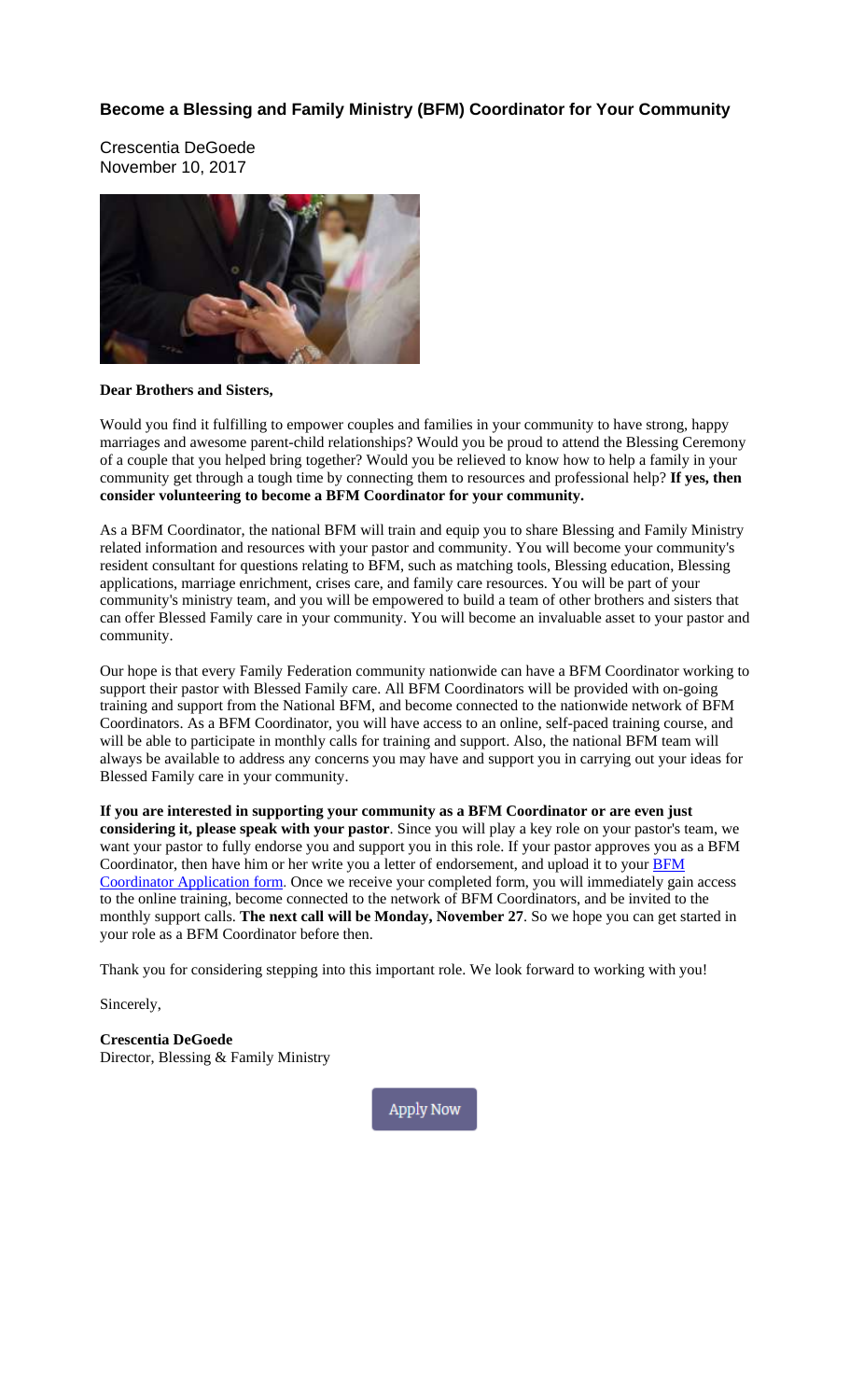

Application Center | Ministry Leader Resources | Find Local Support | Forms | Memos FAQ | Contact Us | About Us | Shop | Calendar | Login/Signup

<span id="page-1-1"></span><span id="page-1-0"></span>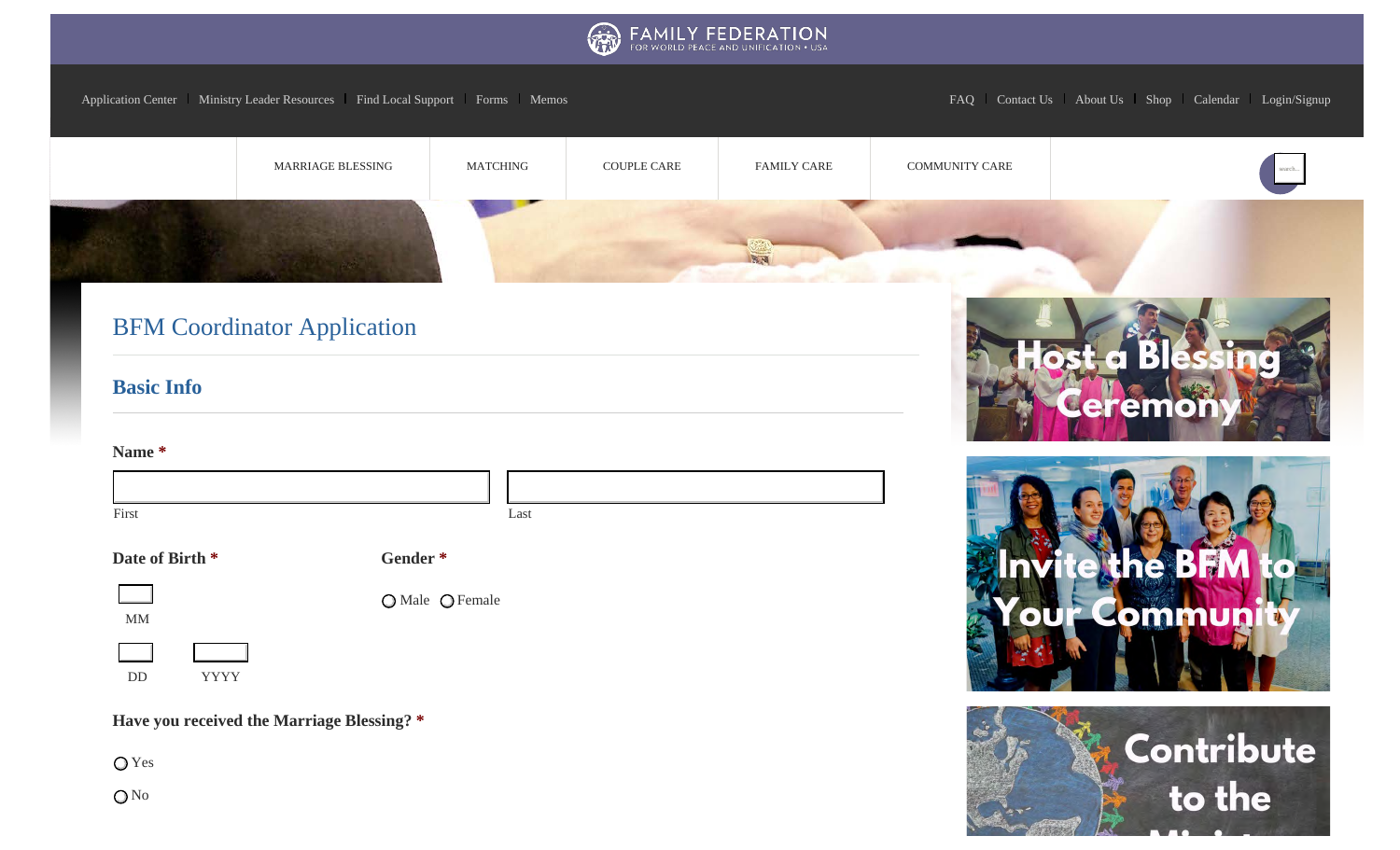| Phone <sup>*</sup>                             | Email *                   |                                                            |
|------------------------------------------------|---------------------------|------------------------------------------------------------|
|                                                |                           |                                                            |
| Address *<br><b>Street Address</b>             | Occupation *              | <b>Subscribe to Our Newsletter</b><br><b>Email Address</b> |
|                                                |                           | <b>First Name</b>                                          |
| City                                           | State / Province / Region |                                                            |
| Country<br>ZIP / Postal Code                   | <b>United States</b>      | <b>Last Name</b>                                           |
|                                                |                           |                                                            |
| <b>Church Info &amp; Pastor Recommendation</b> |                           |                                                            |
| Which District are you from?                   |                           |                                                            |
| $\vert$ 1                                      |                           | <b>APPLICATION CENTER</b>                                  |
| <b>Local Church Name*</b>                      |                           |                                                            |
|                                                |                           | <b>UPCOMING EVENTS</b>                                     |
| City & State *                                 |                           |                                                            |
|                                                |                           |                                                            |
| I am the pastor of my community:               |                           |                                                            |

Yes

O<sub>No</sub>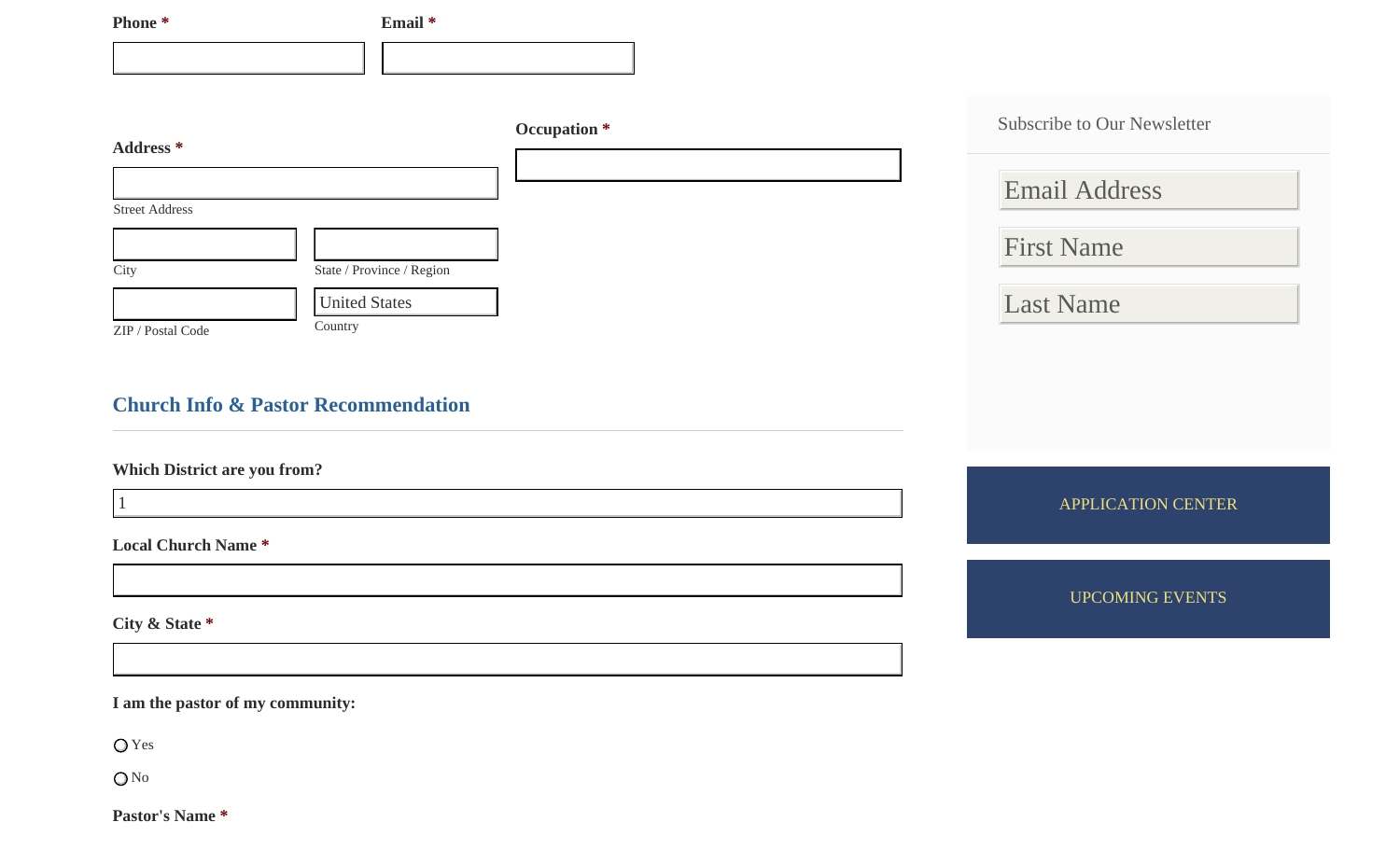Download the Pastor Approval Form

**Upload the Pastor Approval form: \***

Accepted file types: doc, pdf, docx, jpg, xls, xlsx.

We want to ensure that all BFM Coordinators have the full support of their local pastor. Therefore, please print out or email the form above to your local pastor and have them fill it out and return it to you.

### **Personal Questionnaire**

Please answer the following to the best of your ability.

**1. What inspires you to want to support your community as a BFM Coordinator? \***

**2. What would you like to contribute to your community as a BFM Coordinator? \***

# COMMUNITY NEWS

29th Anniversary of the 6500 Couples Blessing • Oct. 30, 1988

We would like to congratulate the couples celebrating their 29th anniversary of the 6500 Couples Blessing! Congratulations to all the couples that received the Marriage…

## 47th Anniversary of the 777 Couples Blessing • October 21, 1970

We would like to congratulate the couples celebrating their 47th anniversary of the 777 Couples Blessing! Congratulations to all the couples that received the Marriage…

## 35th & 8th Blessing Anniversaries • October 14, 1982 & 2009

We would like to congratulate the 6000 couples of the 1982 Holy Marriage Blessing Ceremony who are celebrating their 35th anniversary and the couples…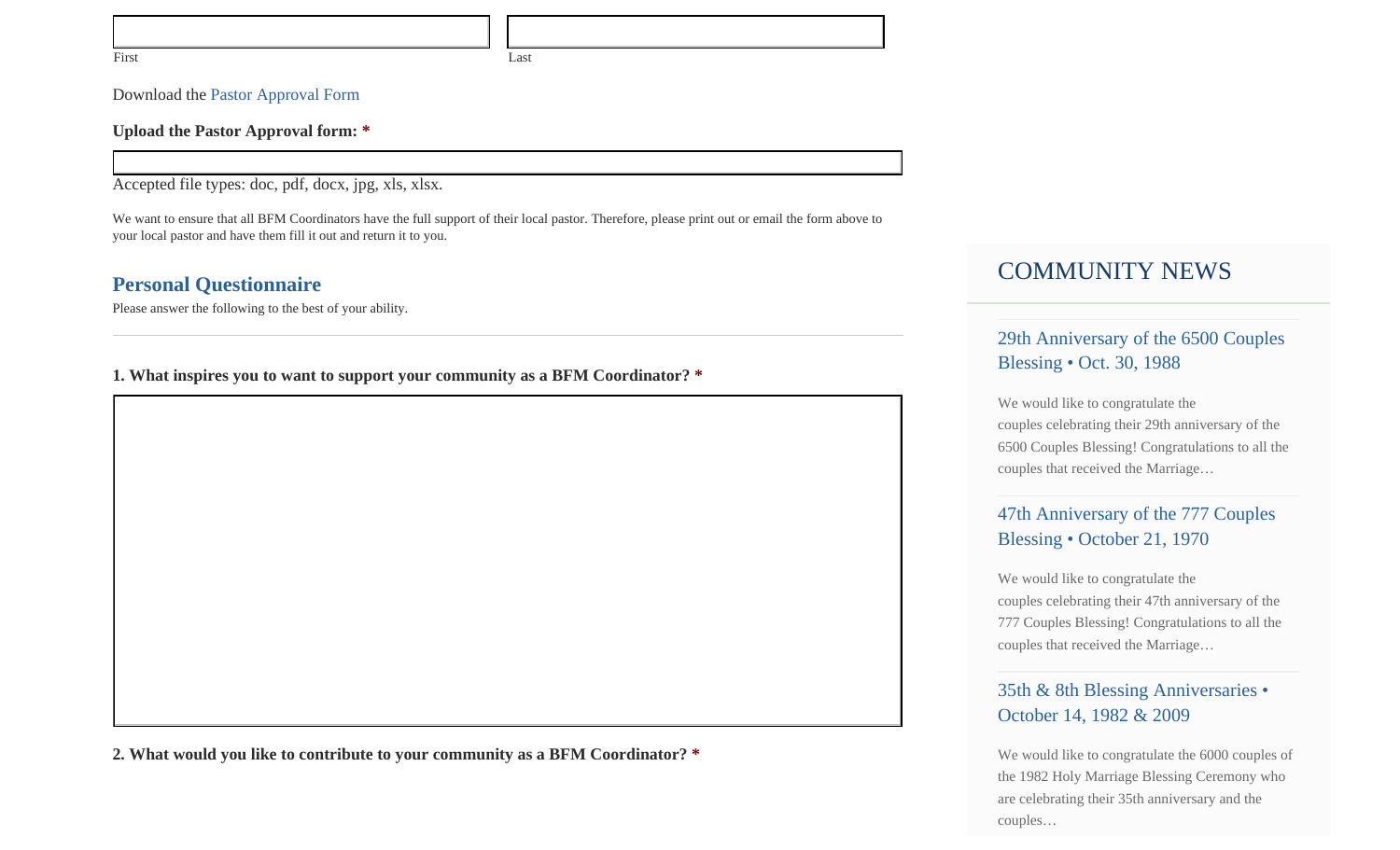#### Prayer Request for Angelika Cutts



## Prayer Request for Caroline Patton



Kona, Hawaii Hosts Hyojeong Cosmic Blessing



**3. If any, what experience have you had to prepare you to become a BFM Coordinator? \***

**8. Whom would you recommend as a potential BFM Coordinator in another community?**

If you would like to add more than one recommendation, click the + button for each additional name.